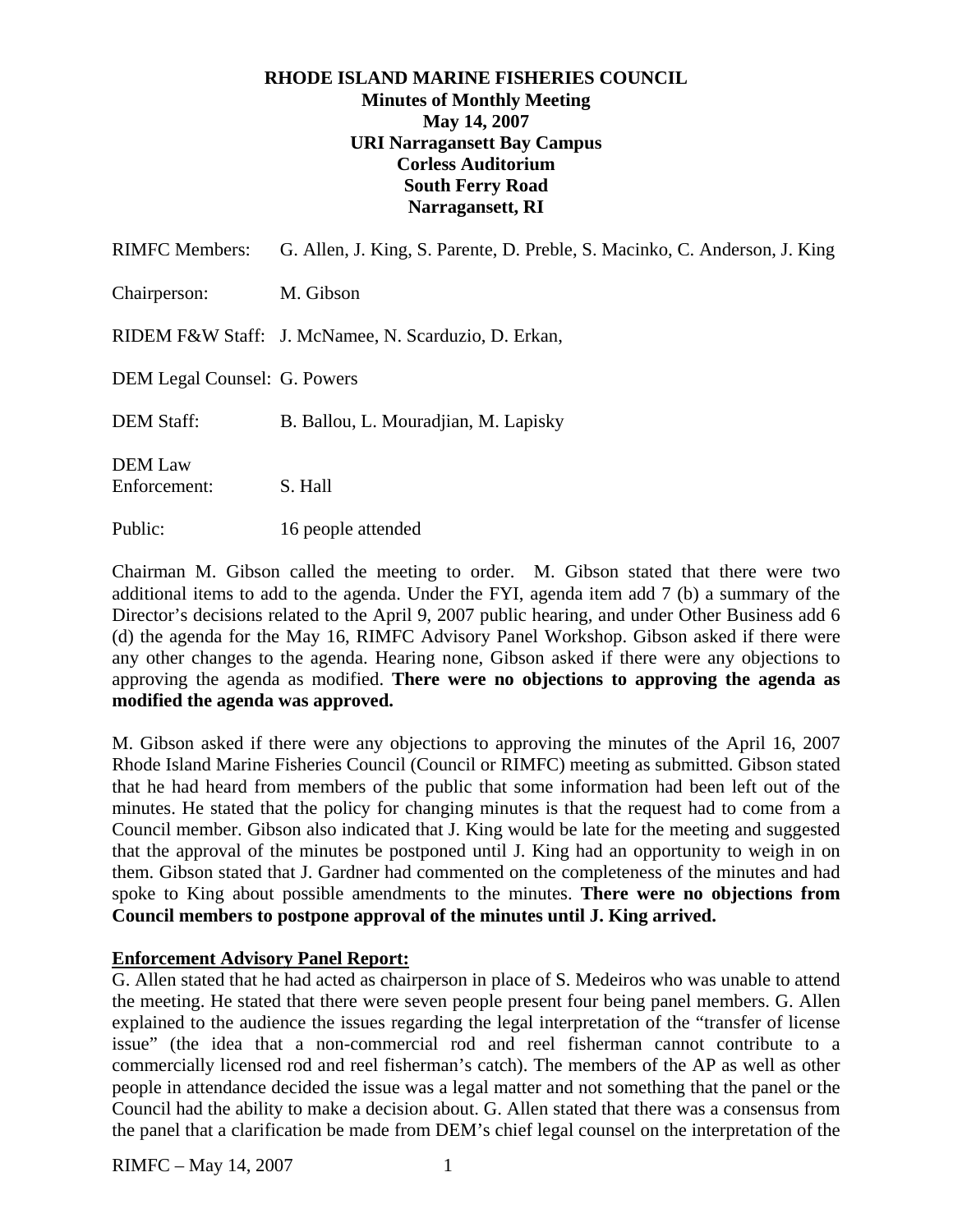transfer of license issue offered by G. Powers. M. Gibson stated that he thought that process was already underway.

*Recreational vs. commercial designation of a vessel:* G. Allen stated that two panel members present had no opinion on the issue and one panel member had an opinion on this issue. As far as the AP being prepared to make a recommendation, there was not enough input to do so. G. Allen suggested that this issue also be discussed at the Director's level.

M. Gibson stated again that he thought this issue was part of a package of possible measuresto be considered for clarification by the Director. Gibson indicated that the issue would come back before the Council at some point, possibly as draft regulations for the Council's consideration. M. Gibson asked Council members if they had any questions.

S. Parente asked to make a comment on the Enforcement meeting. Parente stated that S. Hall gave an example from his enforcement standpoint, which Parente disagreed with, along with disagreeing with G. Powers's opinion on this issue. Parente stated that S. Hall indicated that enforcement had been enforcing this in the shellfish sector. He stated that S. Hall gave an example for clarification; a shore fisherman could claim everyone alongside of him at the jetty was a "deckhand" of his, and his question was where do you draw the line. Parente stated that his answer to that question would be when the deckhand boards a vessel with a commercial declaration and leaves port.

# **Shellfish Advisory Panel Report:**

D. Erkan went though the minutes from the Shellfish Advisory Panel (SAP) meeting that was held on April 25, 2007 in Jamestown at Ft. Wetherill. Erkan stated that the first agenda item was the development of commercial and recreational whelk harvesting regulations. He explained that there were three workshops held and three SAP meetings held for discussions on the development of whelk regulations. Erkan explained the process and the various levels of review that had occurred. Erkan outlined the primary issues that were discussed; the need for bait bags due to the use of horseshoe crabs as bait to aid in the ASMFC efforts, using a length or width measurement due to shell breakage, appropriate penalties for violations, possession and trip limits, elimination of trap tag language, and escape vent sizes. Erkan stated that there was a motion that passed to recommend that the Council take the whelk regulations to public hearing with the following changes: include language requiring the use of trap tags, add a 200 pot limit, and eliminate the requirement for bait bags, pending review by DEM legal staff.

Erkan stated that the next agenda item discussed was the Raso aquaculture lease expansion. He stated that P. Raso currently has a 3.8 acre lease and is asking for an additional 3.1 acres for a total of 6.9 acres combined. Erkan explained that D. Alves noted that the applicant intended not to disturb the bottom, harvest or move cages, from January through March to protect winter flounder. Erkan went on to explain that some SAP members had concerns for the wild harvest fisheries and that the RI Shellfishermen's Association's position on new leases in the salt ponds is to "not support any new lease or expansions until a plan is being worked on". He stated that P. Raso noted aquaculture contributions toward wild bay scallop restoration efforts and oyster stocks. Erkan also indicated that Raso noted impacts to his business. Erkan also stated that there was other discussion about maximum lease size requirements. Erkan stated that the SAP passed a motion to continue the application until an aquaculture plan is implemented by CRMC.

Erkan stated that the last item on the agenda was a discussion about splitting the High Banks Shellfish Management Area to allow for rotational openings. He stated that the request for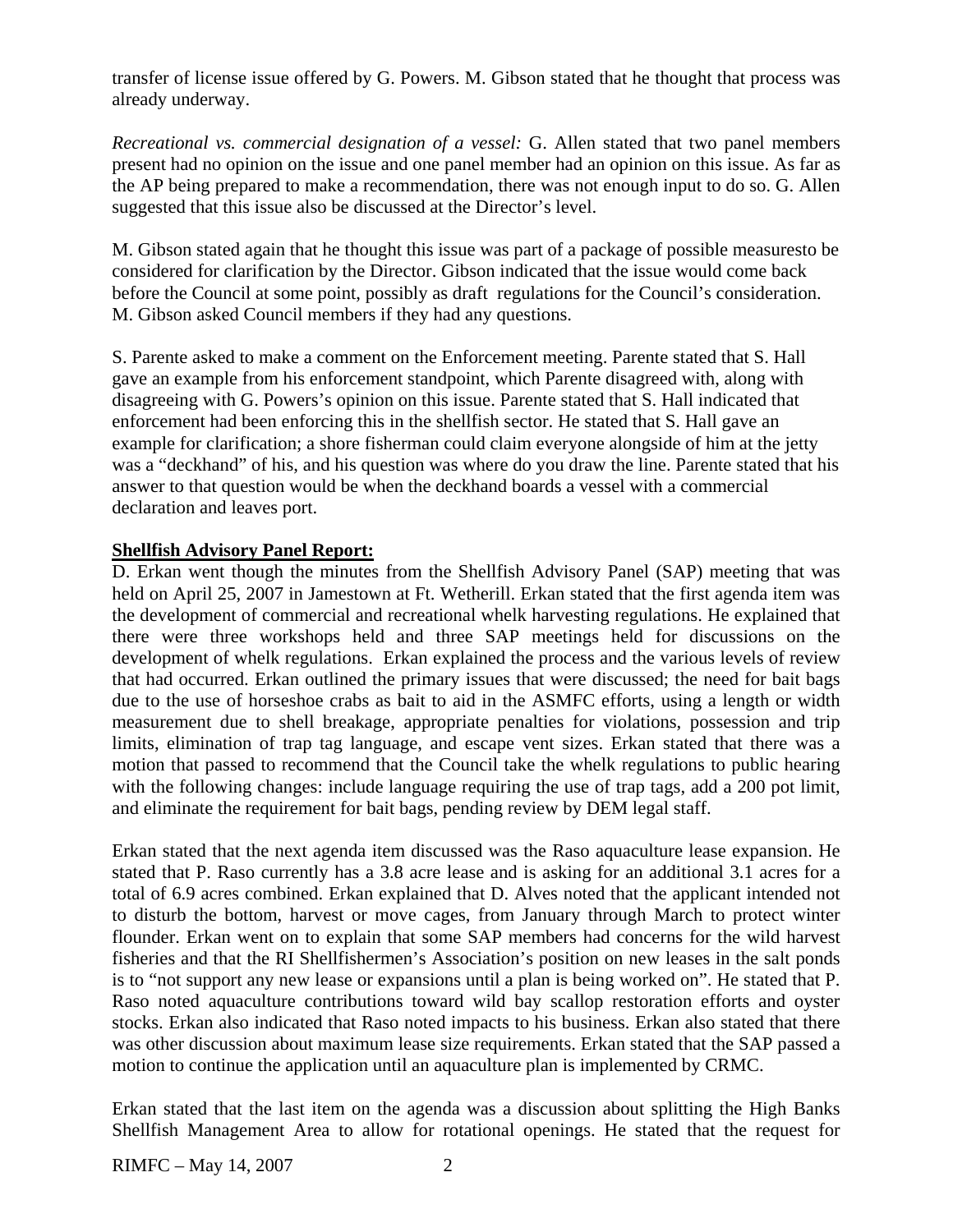modification was initiated by industry to eliminate transplant into the Potowomut Spawner Sanctuary. Industry and DFW were at odds as far as the Potowomut Spawner Sanctuary was concerned. Erkan stated that opinions were mixed on the issue and a motion was passed to leave High Banks as "status quo"; no split/rotation for 2007, but to consider it in the future.

M Gibson asked if there were any questions from Council members regarding the SAP report. There were none.

# **New Business:**

*Council recommendation on aquaculture application 2002-05-03*: M. Gibson reminded Council members of the actions that were taken at the last council meeting where the Council voted to decline support of the two applications that were before the Council. The Council also took a position, which in fact was a resolution to not support specific applications until a plan was implemented by CRMC. Gibson stated that this action stands, however it does not bind the Council if they have an interest in approving this particular application. He stated that he would need a motion to approve and then that motion would be up for Council discussion. He stated that if there was no motion to approve the application, that would be interpreted as the Council's actions from the last meeting still being applicable. Gibson asked for Council comments.

G. Allen stated that he thought it would be counter productive to go through the process again based on the actions taken by the Council at the last meeting.

C. Anderson asked Gibson if the Council had any information on the effects of what the Council did at the last meeting. He stated that by looking through the SAP meeting minutes it was his understanding that the SAP was still going to provide information to CRMC absent the Council's support. He stated that by reviewing the SAP minutes it looked like they are not going to provide advice to CRMC. Anderson stated that he was worried that there was a constituency that was not going to be able to communicate with CRMC because the Council was their voice. Anderson stated that his vote on the motion last time was based on the idea that it was a symbolic gesture without a great deal of practical consequence. Now he is looking at the SAP minutes and wondering if it had consequences that the Council perhaps did not intend.

M. Gibson stated that the Council's vote clearly has consequences. He stated that this Council has sent a strong message which has been received at CRMC and within the working group. Gibson stated that he did not believe that it legally stops anything, since this Council is an advisory body, which has a statutory obligation to provide advice to CRMC. Gibson asked D. Alves if he would like to comment at this time on what implications the Council's position has.

D. Alves stated that at the last MFC meeting he did ask for continued input from the SAP and the DEM Director assured him that he would get continued input from the Division. He stated that he had been getting that input. However, he felt that the SAP action was not following through on that and he realizes that the Director has no control over that. He stated that at the SAP meeting he did ask if there were any specific objections to the lease; there were none. It seemed the SAP members were just following up on what the Council did.

Alves stated that as far as the working group, they have had two meetings so far. He wanted to mention that at the last meeting there was only one commercial fisherman present, (M. McGiveney). Alves stated that the RI Shellfishmen's Association did request that another shellfisherman be added to the working group. He stated that L. Ricciarelli was added to the group; unfortunately he was not able to make the meeting. He wanted to emphasize that the MFC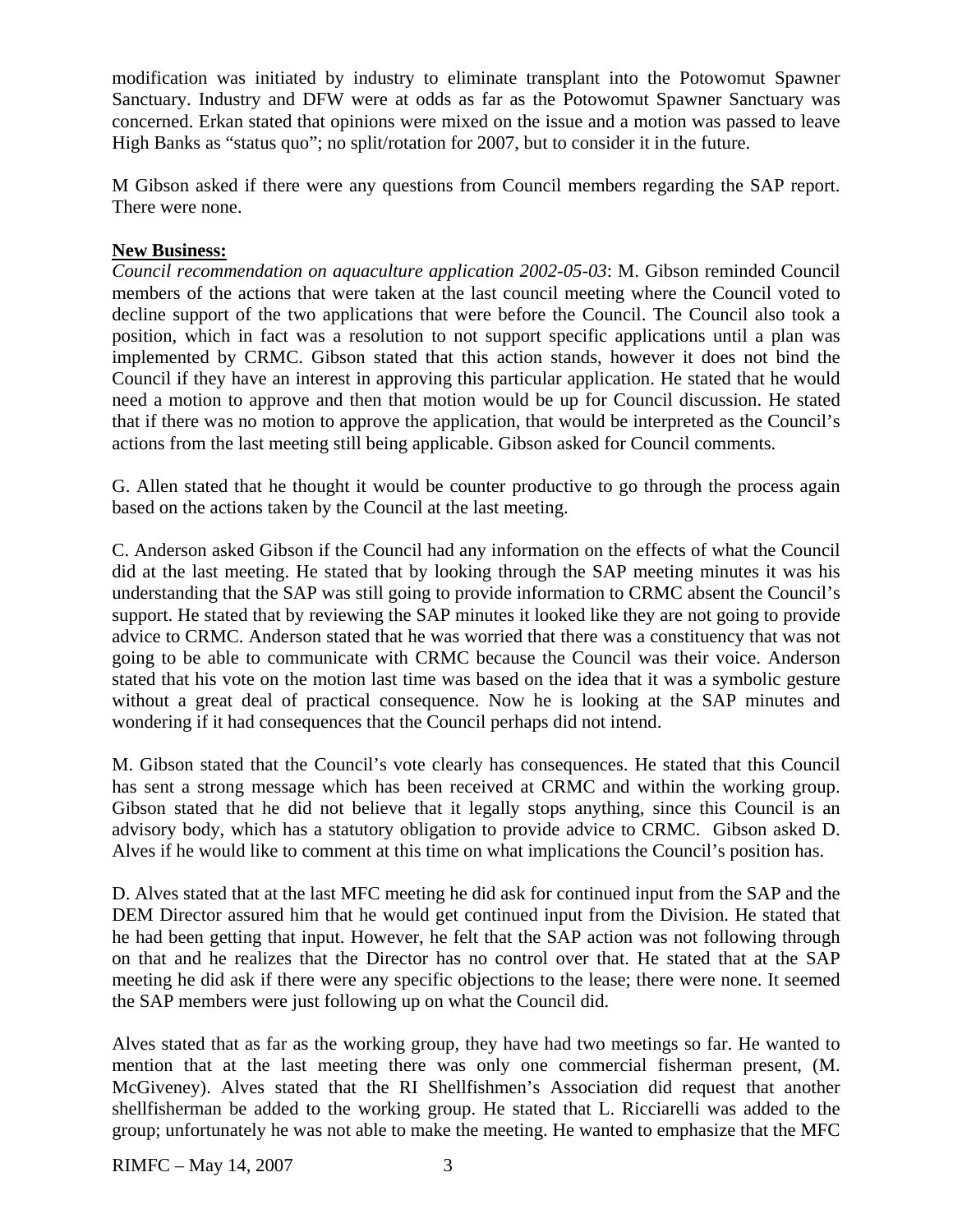helped to initiate these meetings and he wanted to encourage people to attend. He was concerned that if the weather were good that fishermen would go fishing and not show up for meetings. Alves asked if this was a moratorium on leases since the CRMC has never been presented with an aquaculture lease from the MFC that the MFC has not supported. He indicated that he did not know what was going to happen at the next Council meeting.

M. Gibson clarified the Council's present situation concerning the aquaculture issue. He stated the Council took two positions at the last meeting one position toward specific applications and a general action toward all aquaculture. He indicated that his interpretation of that action was a resolution as to the Council's position on these matters. If that still stands, and it is the Council's wish to continue that position, the Council's position will stand and be applied to this particular lease. If the Council would like to change that particular stance relative to this application or applications in general this would need to be stated.

G. Allen stated that C. Anderson's comment was a good one. He went on to interpret the Council's vote from the last meeting, which was not to consider any further aquaculture lease applications. He continued to state that the input from the Division of Fish and Wildlife and the Council should consist of the following: are there spawning areas there, are there recreational fishing areas there, those types of things with regard to habitat, public fishing, shellfishing, fish access, and winter flounder spawning which are referenced in the Division's letter to CRMC. It makes sense for the people who are experts on these issues to continue to provide that advice to the CRMC. He felt that the Council would not be violating what they voted to do at the last meeting in providing this information. It was his opinion that the advisory panel should still meet, have the advice of the Division, and have the commercial and recreational sectors discuss any impacts. He stated that he believed this does not affect what the Council voted to do at the last meeting.

D. Alves stated that a follow-up question would be at what point this Council would be satisfied with the progress and development of an aquaculture plan. The resolution was for a plan to be developed, he stated that they were developing a plan. At what point would this Council say, okay that is good. Alves stated that this plan might take some time. It will take a while to educate all the participants.

M. Gibson asked N. Scarduzio what the status was on this particular lease application. N. Scarduzio responded by stating that the application had gone through the PD meeting, the Division had written a letter in response to the notification of the PD meeting stating that the Division was not in support of the lease at this time, based upon the lack of an aquaculture plan. The application has gone through the SAP process and is ready to come before the MFC and then go before the CRMC.

D. Alves stated that he wanted to emphasize that the Division letter of no support was based on the first letter to Mr. Gardner, there was one specific biological concern, and that was with winter flounder. He wanted to emphasize that it was based on the Divisions original letter and not based on biological concerns.

M. Gibson stated that he did not agree with that interpretation, but would not debate that as Council Chair at this time.

D. Preble stated that he though there were two separate issues and they needed to be separated. One issue is the aquaculture plan itself. The other is the issue of whether the Division should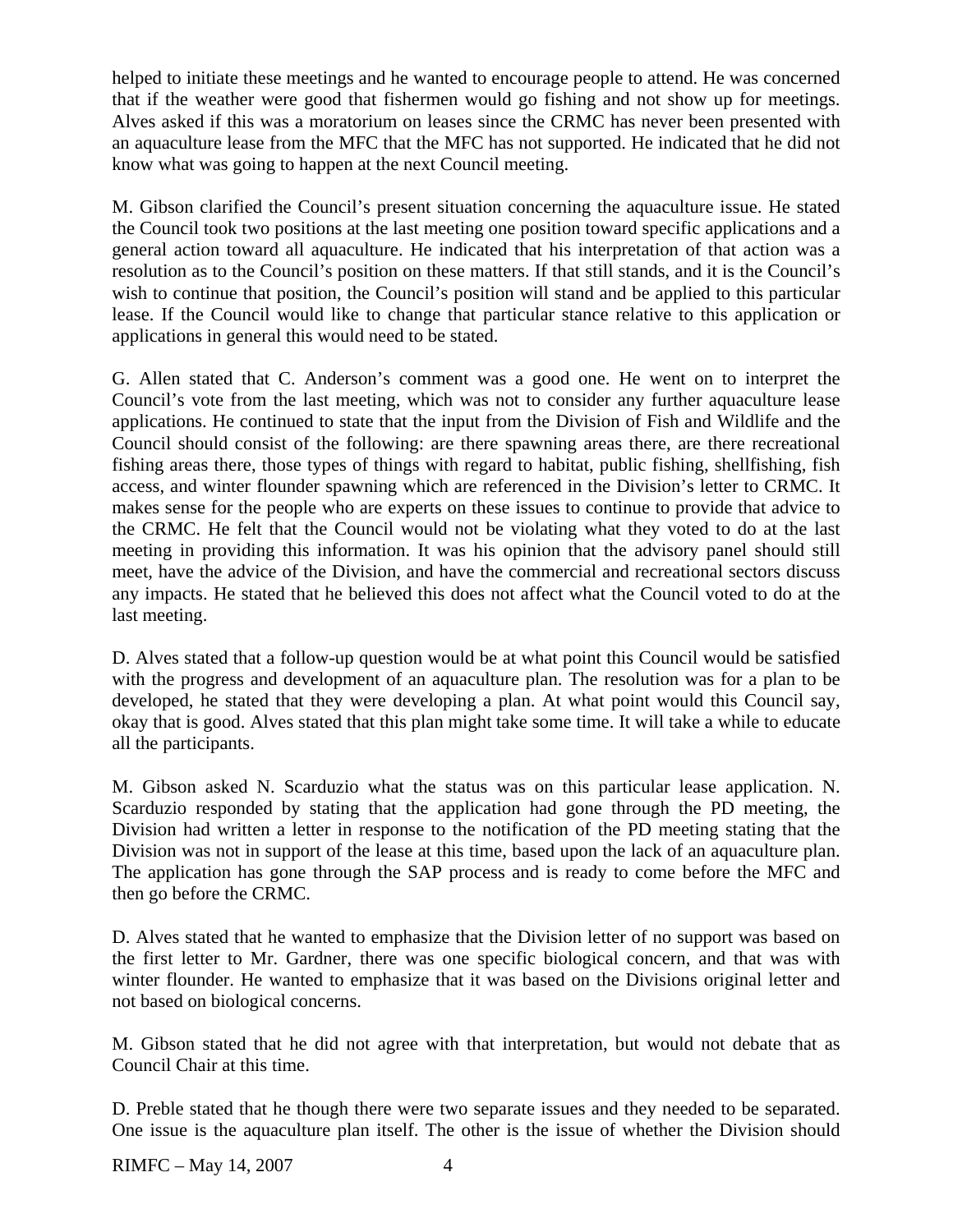continue to provide input for the plans that are ongoing. He stated that he thought the Division should continue to provide input. He indicated that there is no reason for DEM to not provide advice to CRMC or to the applicants. He stated that the Council's position should hold for this application and he does not see any reason for the Council to not continue with its position from last meeting. Preble stated that he would have preferred to see the update on the aquaculture plan before considering this application.

M Gibson stated that he could have D. Alves finish his report to the Council on the meetings that have taken place so far and see if that helps the Council in their decision.

D. Preble stated that the concern that he had was made evident by an article in the paper by R. Rheault. Rheault had an interesting graph that makes the point that he was trying to make at the last meeting. In ten years the number of cultured oysters harvested has increased by more than fifteen times. In the next eight years, they are looking to increase that figure by ten times over that, for more than 150 times the productivity. So he did not feel they we talking about an industry that was trying to develop itself, they were talking about a fully developed industry that is being conducted on public trust lands. He stated that he was looking at the 300.11.C prerequisites (on the aquaculture lease application) and the Council would be remiss to continue at this level without having the same kind of general use plan we see in all other fisheries. Preble stated that he is not against aquaculture, but he is nervous about the rapid rate at which it is growing without a cohesive plan. Preble stated that he would like to see this resolved so we can move forward, but he knows this plans take time. He stated that in the five years he has been on the Council he had never voted against an aquaculture application, but a plan needs to be implemented.

M. Gibson suggested that the Council hear from both D. Alves and D. Erkan regarding the progress of the aquaculture workshop. He first recognized R. Rheault from the audience.

R. Rheault stated that there were two very different messages that were being sent to the CRMC from the last MFC meeting. One is the clear message that there needs to be a plan. Everyone now accepts that and is working towards that. The other message pertains to the individual lease applications that have come before this Council. Rheault stated that he heard several Council members say it is not their intent to block these specific operations, so he indicated that it would be very important as a Council to clarify the second message. If it is the Council's intent for CRMC to go ahead without this Council's recommendation then this Council should state that. He asked that this Council not keep the CRMC guessing as to the Council's intent. He went on to state that if it is this Council's intent to put the breaks on and stop any future aquaculture applications from going forward, then this Council should state that. The Council shouldn't make CRMC guess their intent.

D. Preble stated that he was not the one who had made that particular point at the last meeting. He agreed that it was a little confusing and that R. Rheault's point is very well taken. Preble stated that he would not like to see CRMC move forward. If this Council refuses to approve an application then he would hope that the application is on hold. That would be the clear message that he would like to send. He stated that right now he would like to hear what progress it being made on the plan and then go from there.

D. Alves stated that the first meeting was held on April 26, 2007. Alves stated that all this information is online on the CRMC web site. At the first meeting there was discussion about minutes and how minutes would be done. He stated that there was a presentation about the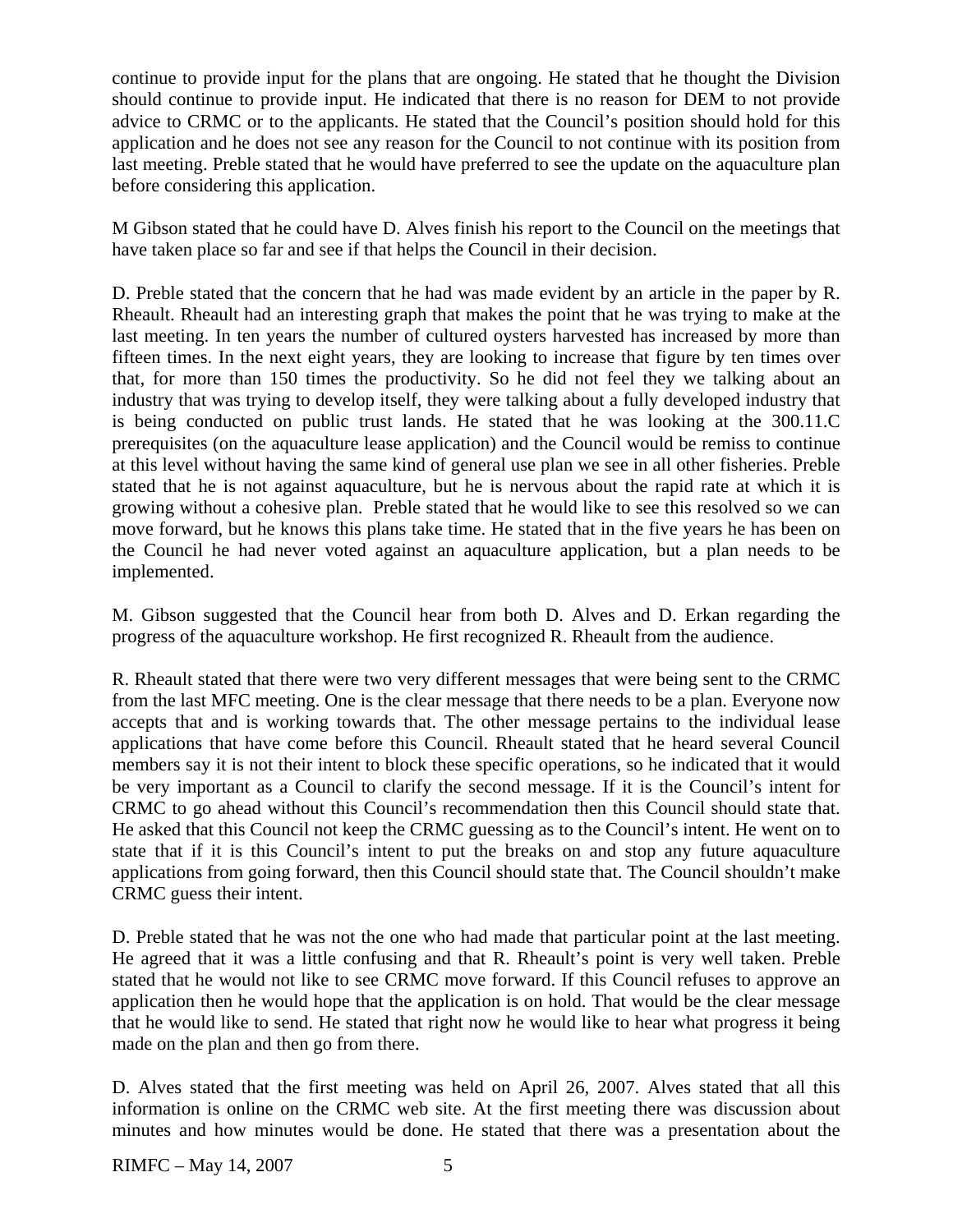history of aquaculture in RI by Mike Rice from URI. Alves stated that there was an industry status report, a review of the aquaculture permitting process, there were discussions about Bay resource mapping, and a discussion about the recent increase of applications compared to years past. DEM's position is that they are supportive of aquaculture, but have concerns about future growth and the environmental impacts. It was agreed that everyone thought there was a need to have an aquaculture plan and that they are moving to develop one. He stated that the second meeting was held on May 10, 2007. Group members asked if the meetings would be open to the public. Alves stated that CRMC legal council indicated that it does not have to be open to the public since it is a working group. However, Alves indicated that the group has decided that if the members of the public want to attend they can as spectators. The meeting was light on the commercial fisheries end. Only one commercial fisherman was present at the meeting. Alves stated that there are 26 members on the working group panel, but not all of them show up every week. The Army Corp. of Engineers is on the list, but they have not shown up. Alves read a copy of the minutes from the meeting. He stated that at the next meeting the group will use Winnapaug Pond as a training model. The next meeting will take place on June 21, 2007 at 4:00 PM in the large conference room at the Coastal Institute building at URI.

S. Medeiros had a question on this issue; he asked if CRMC could go forward with these applications with or without the approval of this Council or without an opinion from this Council.

D. Alves stated that he could not speak for CRMC, but explained what would happen with these applications. He stated that these applications would now be kicked up to their Council (CRMC) for consideration. Alves stated that the MFC is advisory as is the Director of DEM. However, the Director of DEM also sits on the CRMC council. He stated that he did not know if this would stop them from considering these or not. It is something that is new, he has not experienced the MFC not approving a lease, further, they were usually able to work out all the problems in the PD process. He stated it would continue and go to the CRMC as the next step.

M. Gibson stated that the Council is back to where they were and R. Rheault's comments have focused the task before the Council. The Council needs to reiterate the previous policy position as voted on at the last meeting and/or formulate a clarification message to CRMC, something along the lines as D. Preble expressed. Alternatively, the Council can modify its position.

C. Anderson stated that he would like to make a motion, but felt that if the Council approves this they would make themselves irrelevant. **He made a motion that the Council recommend that DEM and the Shellfish Advisory Panel (SAP) provide information and support to CRMC and their continued evaluation and processing of aquaculture lease applications on their merits.** 

D. Preble asked if the Council needed to do that. M. Gibson clarified that at the last meeting the Council endorsed having a continued application process. Gibson stated that what may be missing is guidance to CRMC. There was some discussion between Council members as to whether the motion was necessary. G. Allen addressed R. Rheault by stating that Mr. Rheault had indicated that there was some lack of clarity with the Council's intent. G. Allen asked Rheault to restate his earlier comments about the lack of clarity with the Council's position.

R. Rheault restated that he heard at least four Council members state that it was not their intent to block these applications. He stated that the Chairman explained to Council members that the MFC is advisory to CRMC and that CRMC is capable of going on and considering these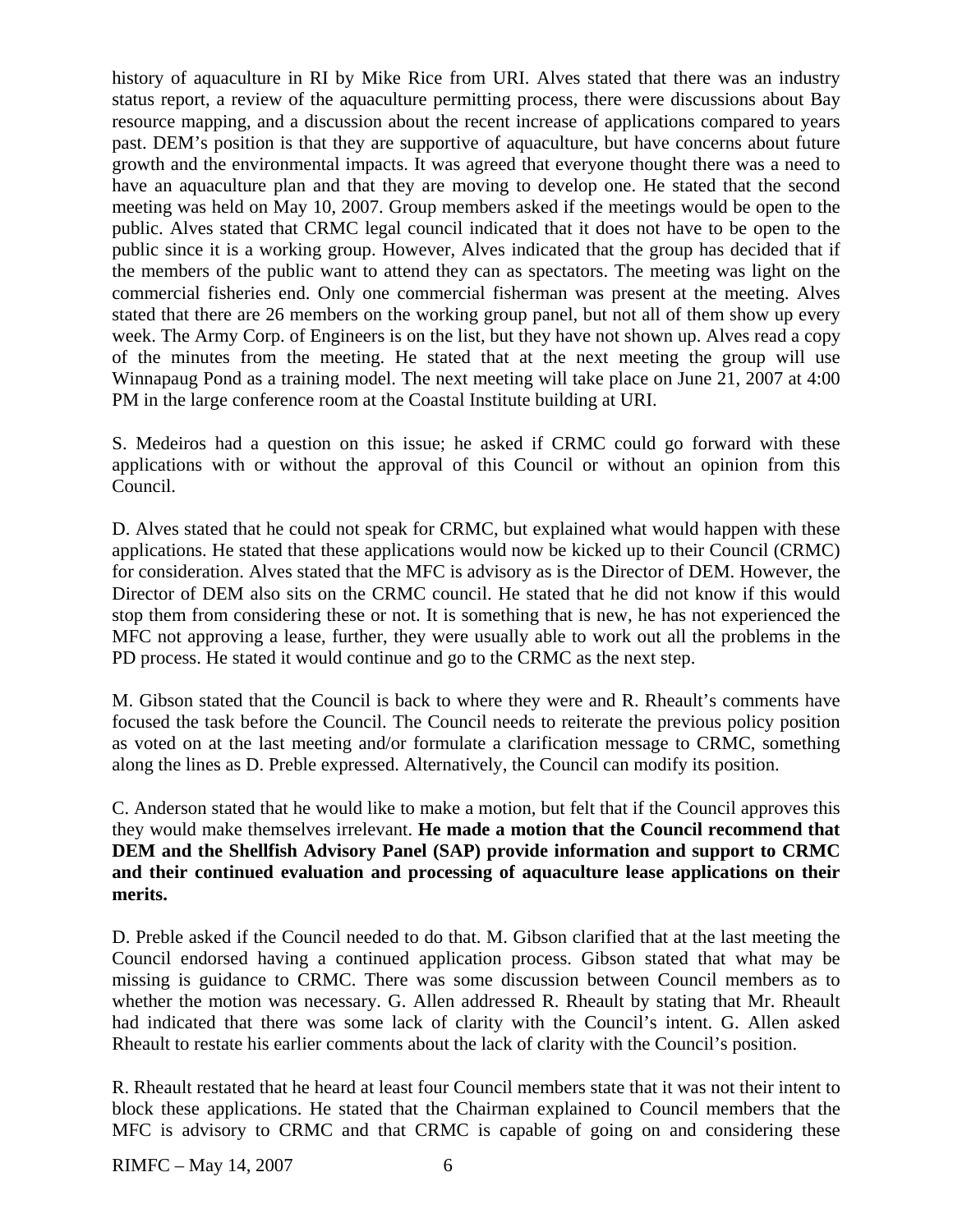applications without this Council's input. Since there were no specific objections, the CRMC (Council) may lean that way. Rheault stated that there seems to be mixed messages coming out of this body and that he was confused, and that the Council sounded confused. He had heard very clearly that it was not the intent to block specific applications and now he was hearing that this Council would like to block these applications.

G. Allen responded by stating that this Council cannot block applications, this body is only advisory to CRMC.

R. Rheault stated that the CRMC would consider this Council's actions. He suggested that this Council might want to clarify the message that it is sending, because the message right now is mixed.

M. Gibson asked if there was a second to the motion. **G. Allen seconded the motion made by C. Anderson.**

M. Gibson asked for Council discussion and asked C. Anderson to elaborate on his thinking for proposing the motion. C. Anderson stated that he personally did not want to say that there should be no growth in aquaculture for the next two years while a plan is put in place. He thought that the Council might want to take a position that CRMC could interrupt as this Council urging the development of an aquaculture plan as fast as possible. He stated that this would be something he could get behind and that was what he thought they were doing at the last meeting. He was concerned that seeing how this has played out over the last few weeks, that some people are interrupting the Council's gesture as something more than being symbolic. That was not his intent in voting for that motion at the last meeting. He stated that he wished J. King and K. Ketcham were present so he could to ask them some questions for clarification. Anderson stated that he would like to see CRMC continue to do their work with the support and input of DEM, and the SAP, but with out a formal Council vote pending development of an aquaculture plan.

D. Preble stated that the one thing that is missing here concerning the plan is a timeline. He stated that when they develop a plan at the New England Council they start with a timeline. That is the first thing that needs to be done. Then you need to restrict what you are able to do with in that timeline. He stated that the approach is too broad. It needs to be focused on what you need to do. He also stated that a plan could always be amended and changed after it is in place and in fact, they are. He suggested starting with a list of questions that need to be answered then generate a timeline. He suggested a timeline in the 18 month range. Preble stated that he thought it could be done in this timeframe.

D. Alves stated that the Sea Grant Director did supply them with a draft plan before the meeting and it was about 18 months.

D. Preble stated that if he had some assurance that this plan is on schedule and not like it was 15 years ago when nothing happen, then he would be more comfortable with it.

N. Scarduzio asked if it would help the Council to hear the motion that was voted on at the last meeting. M Gibson asked the motion to be read. Scarduzio stated that at the last meeting the Council wanted to convey to CRMC that they would withhold action on the two leases that were before the Council, the Gardner and Krause lease applications. As well as, withhold support for any further aquaculture lease applications until CRMC has a workable plan for the development of aquaculture for the state of RI.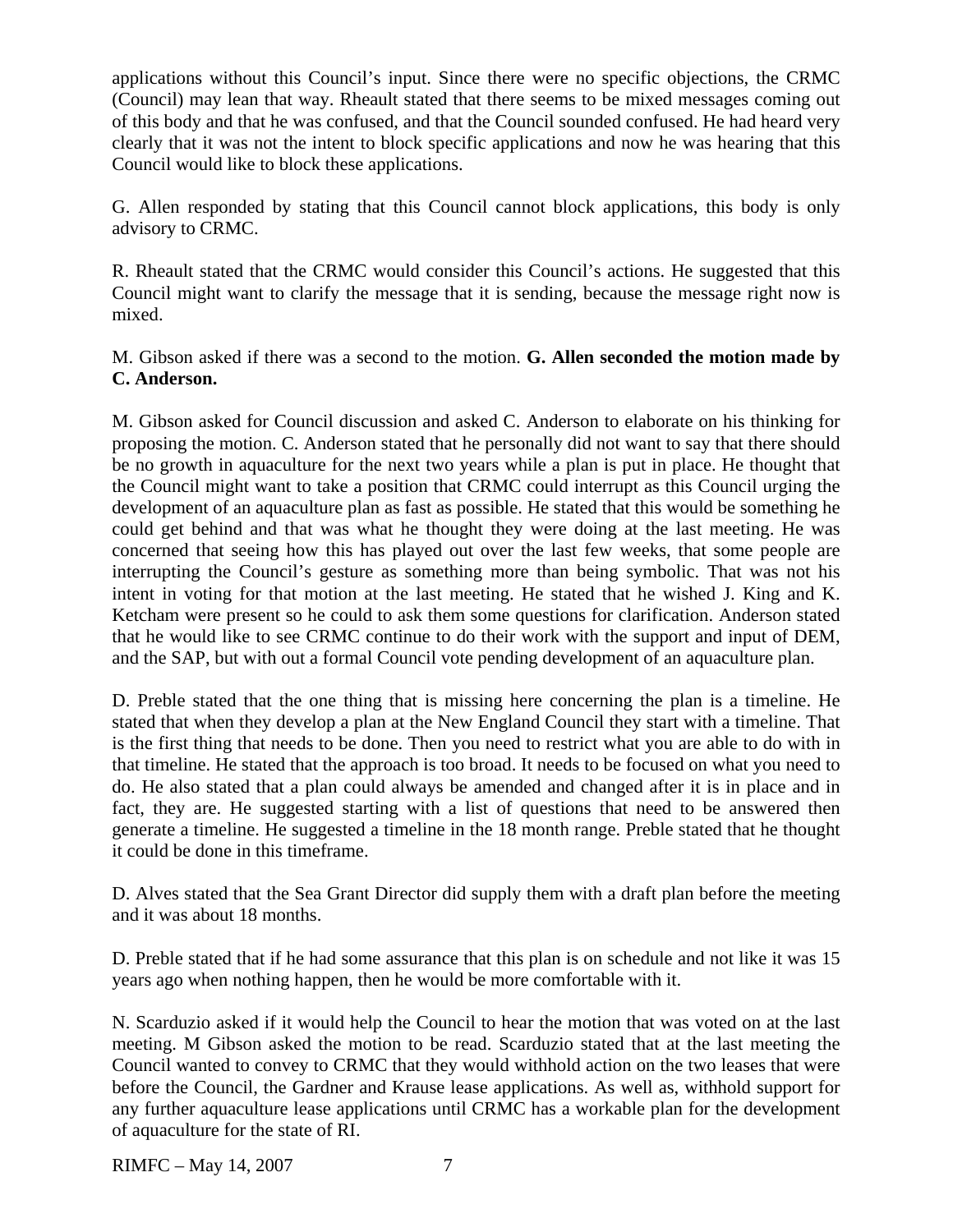G. Allen stated that he was concerned that two Council members who are industry representatives, especially J. King who brought this forward, are not present. He stated that Anderson's motion is valid and that CRMC should continue to get input from the Division and so on. He stated that he hoped that this motion would clarify the Council's position.

S. Macinko stated that with all due respect to C. Anderson he finds this motion far more vague and confusing than what we did last meeting. He stated that he did not see what this motion was providing in the way of clarity.

M. Gibson stated that he agreed, and that is why he was searching for individuals to add clarity to the motion.

S. Parente stated that he was very concerned about not having J. King and K. Ketcham present. Without J. King's input he stated he felt very uncomfortable making any decisions at this point.

M Gibson noted that the other person from this Council who attended the working group meeting was not in attendance either.

D. Preble stated that he would like to see something from the June 21, 2007 working group meeting on a timeline. He would like something in writing that clarifies exactly what it is that they are doing. He stated that we heard the report about the meeting, which seems like it is on track at this point, and the timeline seems to be there, but he stated he would like to have something presented as to the timeline and what progress is being made.

M. Lapisky stated that he would consider looking at some mediation or some in between ground; however the biggest problem is as the planning stage goes forward they will still get applications most likely at an increasing rate. The aquaculture plan may cause limitations on future aquaculture leases, which will put more pressure on the Council. He stated that he was concerned about that because on one hand the Council would like to move forward with the beginning stages of a plan, however during that time they may get 25 more applications and they will not know what the total ecological impacts on the fishery will be with the addition of more leases. He stated that this was his opinion and that it was great to have a plan, but what happens to the applications before the plan is completed.

M. Gibson asked Council members what they wanted to do with the motion they had before them.

**G. Allen stated that he wanted to withdraw his second to the motion.** He stated his reason for doing so was that he needed more information and was concerned that J. King was not present. He recommended that the Council defer any further discussion until the next monthly meeting with J. King present.

M. Gibson asked if any Council member wanted to second the motion. **Hearing no second to the motion, the motion dies.** 

S. Macinko stated that some Council members were trying to act in concert with the Department and the Division of Fish and Wildlife and their letters and possibly at some point he would like to hear more from the Division. He asked if the Division had changed its stance from when these letters were written.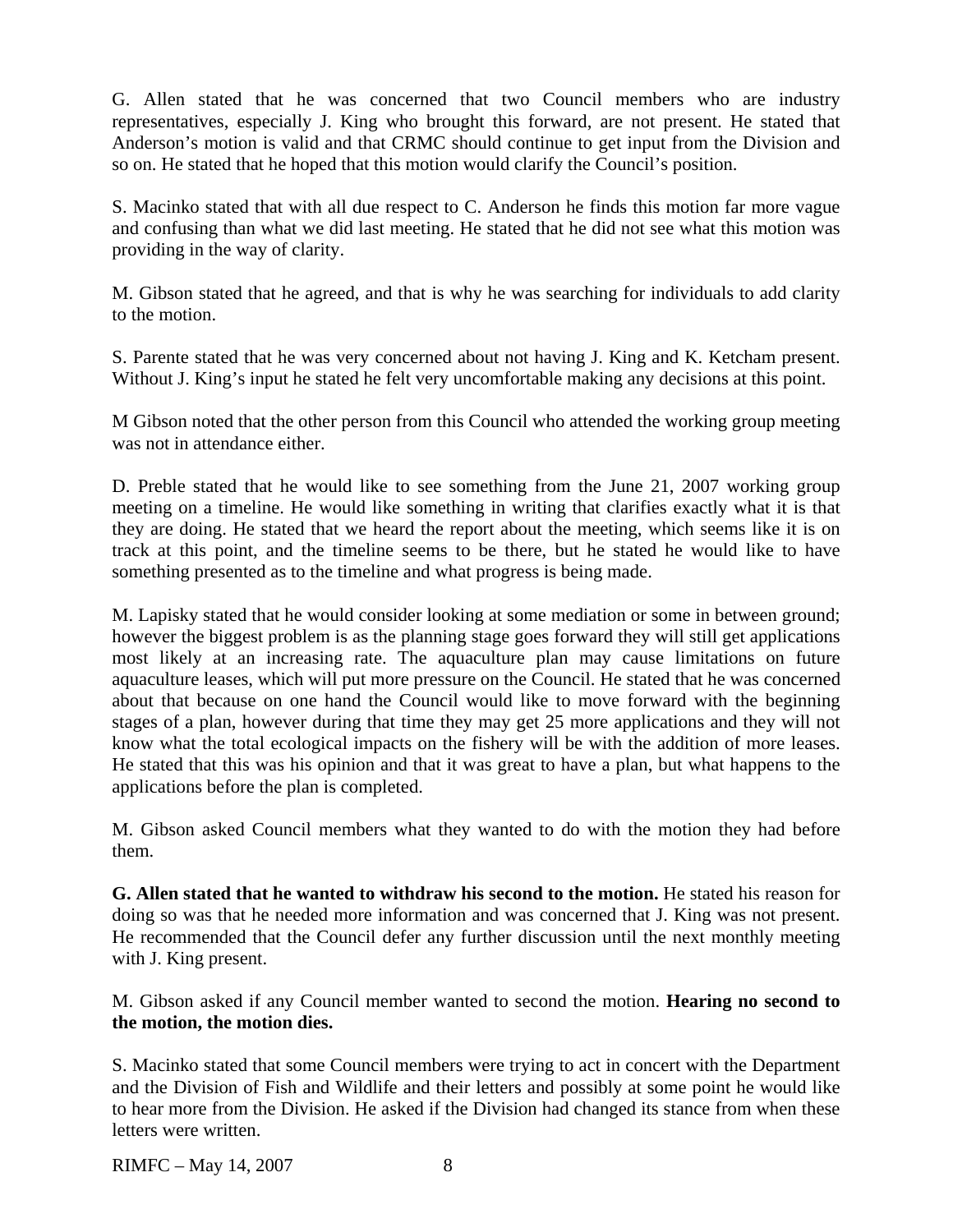M. Gibson responded for the Division stating that the Division had not changed its position. He stated that the Division is in support of having an aquaculture plan developed and the Division has remained concerned about the cumulative impact of leases. In this application since the applicant agrees not to conduct work between January and March, it is only addressing the reproductive time of female winter flounder. It does not address when the larvae are on the bottom or when the juveniles settle to the bottom or any of these issues.

M Gibson asked if there were Council members who wanted to continue the discussion. Hearing no comments the topic would be tabled until the next meeting when J. King and other Council members are present.

D. Alves asked that the SAP continue to provide input on lease applications and not just mirror the Council.

M. Gibson stated that from discussions this evening the Council would like the SAP to give input on applications. The SAP serves the Council; therefore Gibson suggested that the SAP needs to place this aquaculture lease application back on their agenda for review. He stated that the SAP had taken a position, which can not be reversed, but the Council would like the panel to give input about each application other than just state what the Council stated.

D. Erkan stated that he believed the intent and concern the SAP had was a precedent being set especially in the salt ponds in the absence of an aquaculture plan. The absence of an aquaculture plan was the basis for their concerns not that they were withholding input.

M. Gibson stated that there was some unfinished business with regard to the April 16, 2007 Council minutes and since J. King had not shown up he suggested that the Council defer action on the minutes until the next meeting. He stated that J. Gardner had requested changes via J. King and since J. King was not present the Council should postpone action until the next meeting.

# *Council review and comments on proposed groundfish advisory panel:*

J. McNamee stated that at the last Council meeting the members requested the Division develop an advisory body to the Council to cover the species not addressed by there current panels. He stated that he drafted a sample list for the structure of the Groundfish/Federally Managed Species Advisory Panel make-up to include various user groups. McNamee asked for Council comments regarding the draft list. McNamee also pointed out that the bottom of the form he added a slot for a Federal Representative. He stated that he thought the Council might want to select someone who would be fluent in federal regulations to be part of this group, perhaps a NMFS port agent. He also stated that the Council needed to pick a chairperson for this panel.

M. Gibson suggested that Council members think about the set-up of this panel and who will be the chair. In addition, how they want potential applicants to be screened. He stated that this would be on the next agenda to continue discussion. Gibson asked if the Council would like to start the solicitation process.

D. Preble asked that they wait a month so he could have time to review the panel make-up.

G. Allen agreed to wait so Council members could have time to review the structure of the panel.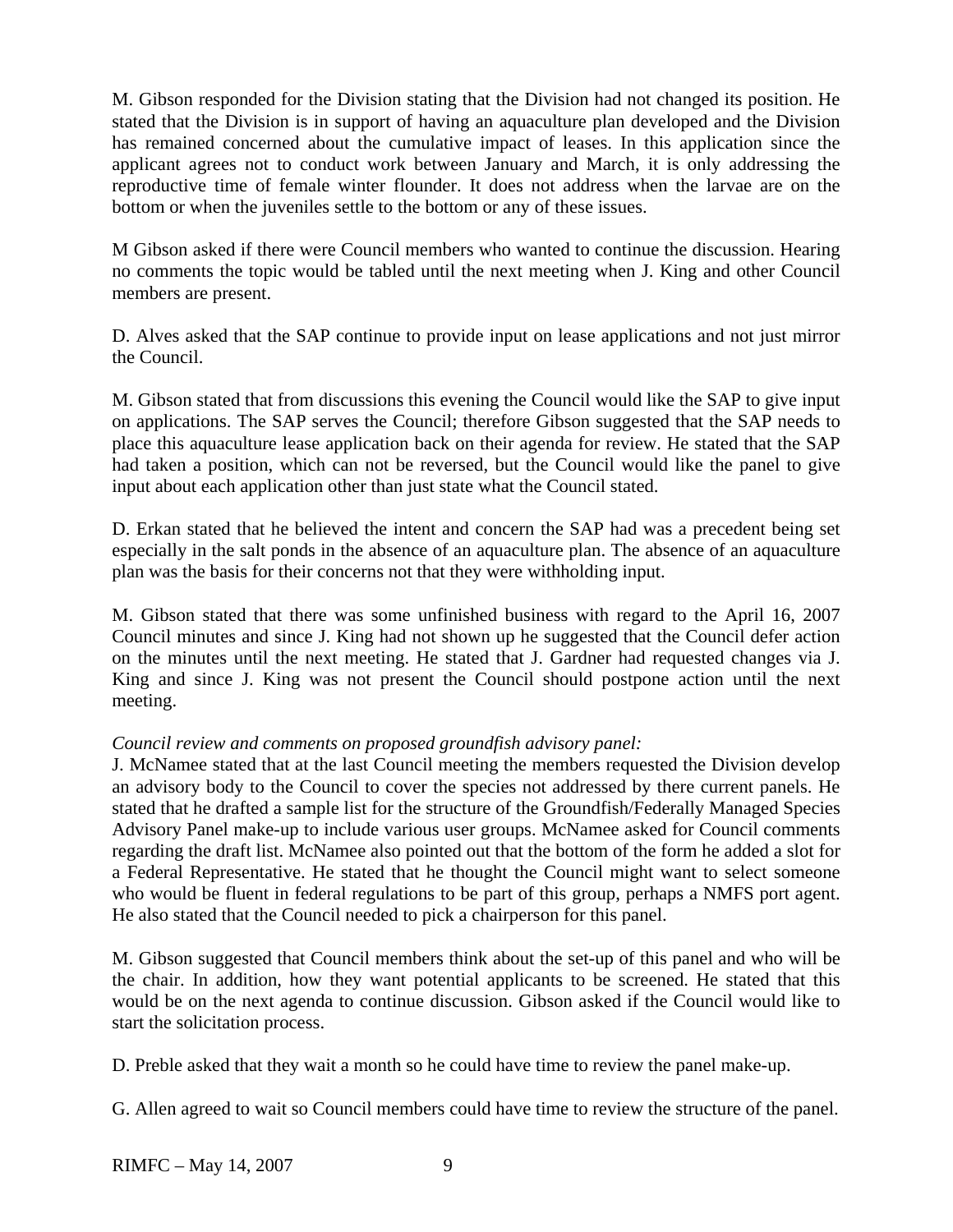# **Other Business:**

*Changes to advisory panel membership:* J. McNamee stated that in the Council packets was a resume for R. Rheault who is nominated to be an alternate to J. Gardner on the Shellfish Advisory Panel.

M. Gibson asked for Council discussion. There was no discussion. He asked if there were any objections to making the appointment. Hearing no objections Gibson stated that Rheault was appointed.

M. Gibson noted for the record that J. King just arrived to the meeting. The actions that the Council was seeking King's input on have passed by and the interested parties from the audience have left so the Council deferred action on item 5(a), *Update on comprehensive aquaculture plan*, the specific aquaculture application that was before the Council, and discussions about the processing of future applications. In addition, the general position regarding aquaculture will come up on the next agenda. The Council wanted to hear from J. King before reformulating their position on aquaculture and aquaculture applications. Gibson also stated that the minutes from the April 16, 2007 meeting were deferred until the June meeting, and at that time, King could adjust the minutes if needed.

*Review and recommendation on draft whelk regulations:* M. Gibson stated that the SAP members have come up with some whelk regulations and have made a recommendation to the Council that they would like the draft regulations to go to public hearing. Gibson stated that staff indicated that the draft needed some internal review before going to public hearing.

N. Scarduzio stated that the draft regulations would need to go to Legal Council and Enforcement for review.

M. Gibson stated that Legal Council and Enforcement should review the regulations first, then have what the Division thinks is a body of whelk regulations that would be ready for public hearing. They could then put the regulations in front of the Council for their review and for public input possibly for the June meeting.

J. McNamee stated that Council members were provided a copy of the draft regulations and asked if members had any comments at this time.

S. Medeiros had a question about the license requirements for harvesting whelks. He was told that any multipurpose, PEL with a non-quahog shellfish endorsement, and CFL with the non quahog shellfish endorsement could all harvest whelk at this time.

M. Gibson asked if there was any other input from the Council for the Division. He explained that the next time the Council would see this body of regulations it would be a refined version that would reflect any Department input. Gibson stated that he would then ask for a signal from the Council that they agree the regulation should go on to the next appropriate public hearing.

R. Hopkins stated that he had reviewed the draft document and noticed it had been identified under the shellfish regulations. He asked if the whelks would fall in the same category as steamers and quahaugs as far as regulated waters in terms of pollution closures.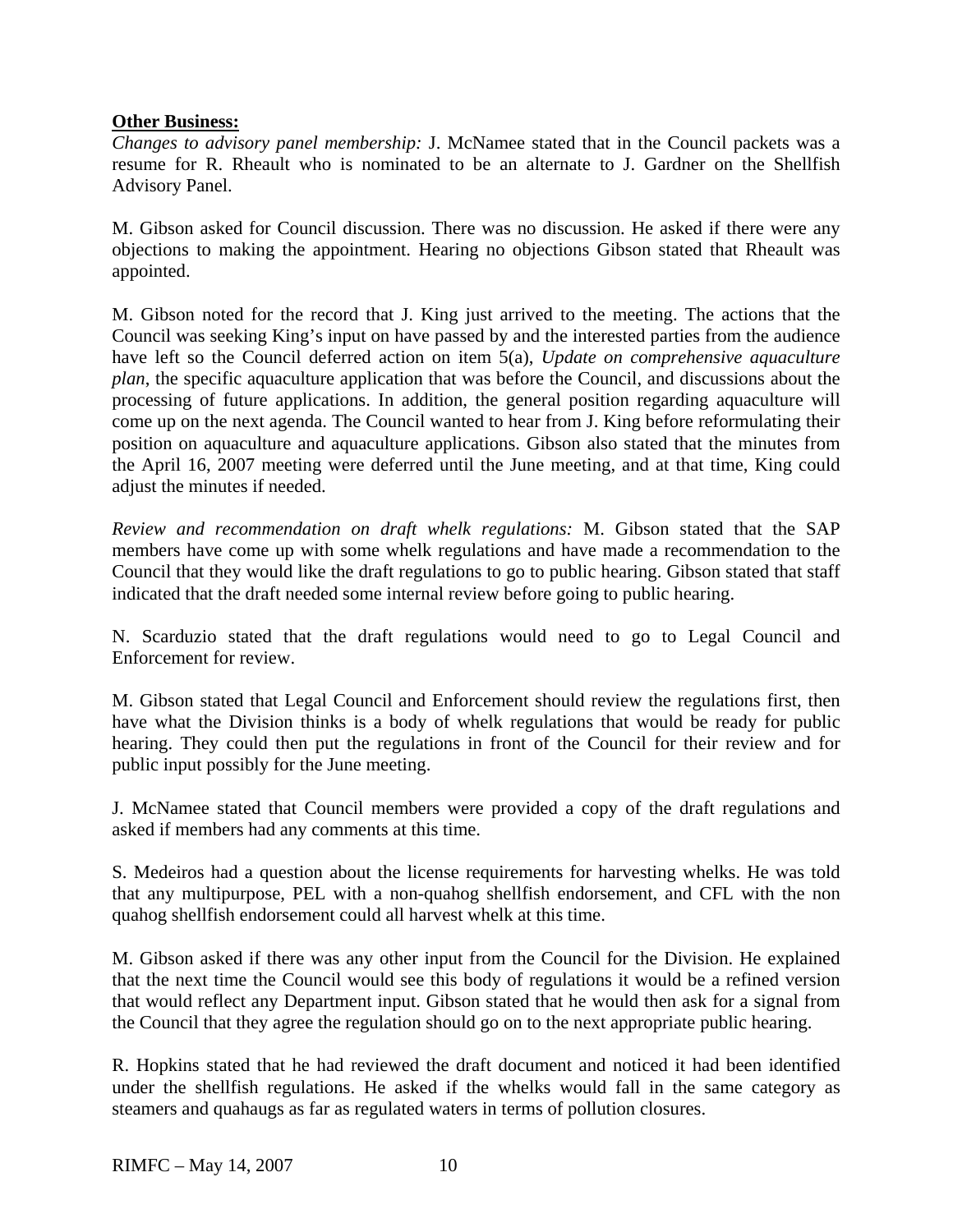M. Gibson asked D. Erkan to address the question. D. Erkan stated that there was some discussion from DOH concerning the metal levels up toward the Providence River but as it stands now the pollution closure lines do not apply.

M. Gibson stated that currently the pollution closure lines do not apply, but in the public hearing process or in our internal review if we saw a need to consult with DOH on other contaminate issues, that might be relevant to whelk the regulations and might include some kind of closure language. However, this would be different from the shellfish closures.

*Update on floating fish trap regulation compliance:* J. McNamee stated that one of the compliance items in the new regulations is a letter specifying the intent of where a trap will be set. He stated that the Division is now in possession of all of the trap owners letters. McNamee stated that there was one enforcement issue, which was resolved, and one other enforcement action that is pending. There has been some reviewing of these sites by the Division and some action has been taken. He stated lastly that an official inspection with a member of DFW staff, B. Murphy, and staff from Enforcement would take place in the next two weeks. All traps are officially in the water so now is the appropriate time for them to go out and review the locations and specifications of the fish trap sites.

M. Gibson asked Council members if they had any questions. There were no questions.

*AP Workshop meeting agenda:* M. Gibson stated that the Council was advised to conduct these meetings relative to the Council's operating policies and procedures in public, in accordance to the practices that are used during regular Council meetings. He stated that due to the open meeting rules an agenda was created in order to meet the Wednesday night meeting date and posting requirements. M. Gibson reviewed the agenda.

G. Allen asked C. Anderson if he had a copy of the advisory panel procedures. C. Anderson stated he did not have a copy. G. Allen asked that all Council members be sent a copy prior to the workshop meeting. J. McNamee stated that he could email copies to all members.

G. Allen stated that he would be facilitating the workshop. He stated that he would like to go through the current advisory panel policies and procedures.

M. Gibson stated that the workshop was open to the public.

# **FYI:**

*Director's decisions on 11/20/07 and 1/25/07 public hearing recommendations:* M. Gibson stated that the Director's office has been working very hard to catch up on all those decisions, and were now caught up on the timeliest decisions like the Summer 1 summer flounder and striped bass fisheries. He stated that those were summarized in the Director's decision letters.

G. Allen state that a correction needed to be made on the Director's letter dated April 24, 2007, second page, third paragraph down, stating "The recommended summer aggregate program....... It states 350 pounds/day it should be 350 pounds/week.

J. McNamee stated that he did catch that error and the regulation was not filed as such, it was corrected to 350 pounds/week.